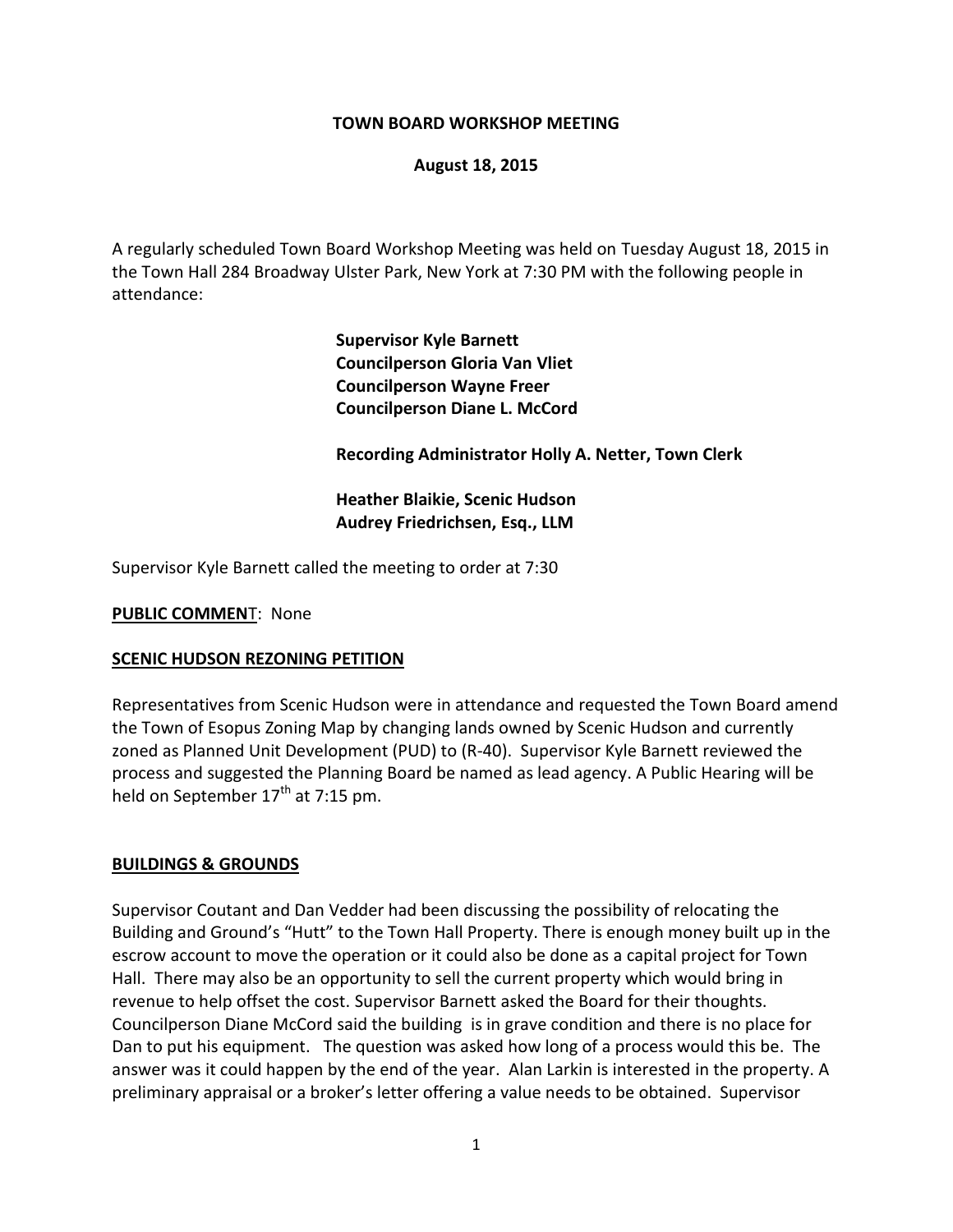Barnett will have Dan Vedder obtain proposals for the cost of the new building. Dan will be asked to attend the next workshop meeting to discuss the plans and location of the building. Councilperson Freer would like to see a footprint of where the building will be located and how it may affect the future use of the property. Councilperson Van Vliet thinks it would be a good idea. All Board Members are interested in hearing the proposal. The Board needs to receive the information prior to the meeting so they are prepared to ask questions and make a decision.

## **RECREATION – PARK FENCING**

There are funds available in escrow for replacing the fence at Ross Park. Dan Vedder is currently obtaining estimates for the work. Dan will be at the September 8<sup>th</sup> workshop meeting to discuss the fencing and the proposed new building. Councilperson Gloria Van Vliet said if we have the money we should get it done. Town Clerk Holly Netter said Dan Vedder requested a discussion regarding the opening of the gates at Ross Park. That subject will also be discussed with Dan Vedder at the workshop meeting.

## **TOWN BANK**

Currently the Town does their daily banking with Citizens bank. We have recently been made aware that Citizens Bank will be implementing new fees and the accounts will no longer be free. Supervisor Barnett met with the Bank of Greene County, a municipal bank who is receptive to doing business with the Town without service charges. They offer an array of services and are doing a cost analysis to see if they are able to save us money by possibly refinancing the bond for the building. All Board Members agreed that moving the accounts to Green County would be more cost effective.

### **CABLEVISION FRANCHISE**

Our franchise contract with Cablevision that covers the southern end of town expires on May 27, 2018. Federal Law requires notification of 30 – 36 months prior to the expiration of the current franchise. The Town Board will need to schedule a Public Hearing and draft a resolution to authorize the Supervisor to sign the agreement.

### **ZBA ISSUES**

Diane McCord, liaison to the Zoning Board of Appeals, discussed a few issues which have been going on between the Planning, Waterfront and Zoning Boards. She reported that the Planning Board was upset and felt the ZBA was not functioning properly. A letter has been sent to those Boards as well as to Tim Keefe, our building Inspector, to get everyone together to discuss changes that can be made to make communication better between the Boards and the Building Department. In defense of the ZBA, Diane felt they do not always have all of the necessary information needed to make a decision. Miles Putman will review the applications that are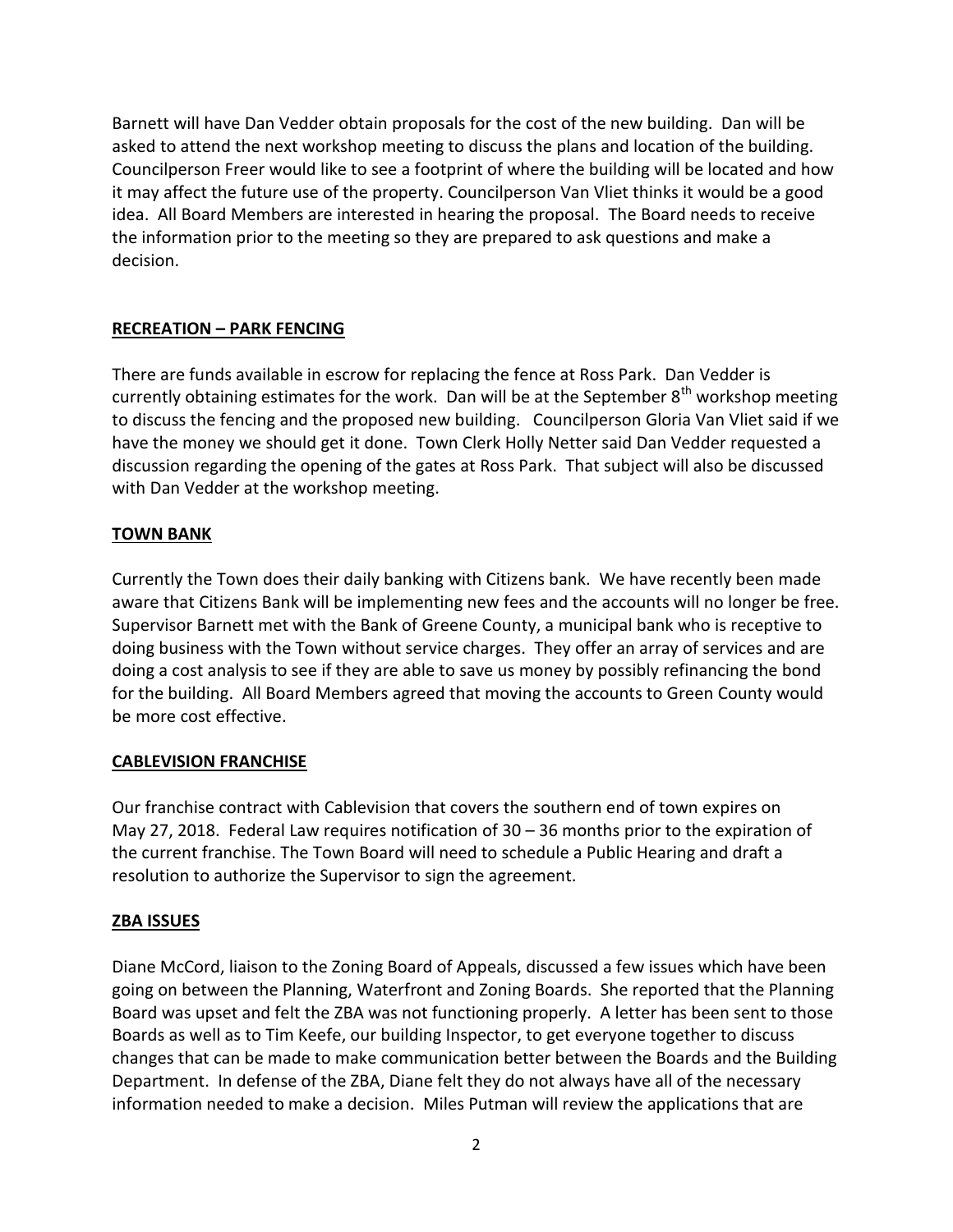before the ZBA and will be ask to attend the ZBA meetings until the end of the year. The Board Members need to receive the information in a timely fashion so they have time to review the case that is before them. The ZBA Chairperson, Kathy Kiernan will be invited to the Town Board Workshop meeting on September 15<sup>th</sup>. Councilperson Diane McCord has scheduled the meeting for the Planning, ZBA, Waterfront and Tim Keefe to meet on October 27, 2015 at 7:30 at the Town Hall Community Center located on the lower level.

# **TEXT AMENDMENT**

All Board Members received a draft copy of the Local Law 1 which will be adopted at the August Town Board meeting. The law to amend Chapter 123 Article IV of the Town Code was introduced at last month's meeting. Referrals from The Esopus and Ulster County Planning Board were received and they both had no comment.

# **UCRRA**

Councilperson Gloria VanVliet reported the UCRRA was scheduled to be at the Supervisor's Meeting held earlier that morning however, they backed out at the last minute. The Supervisors are trying to get in touch with the 8 towns that have declined or not responded to sign the contract. A suggestion of looking into shared services with neighboring towns was discussed. Laura Petit, Town of New Paltz Recycling Coordinator, joined the discussion regarding the shared services. Many of the transfer stations only operate 3 days a week. Supervisor Barnett said we may have to look at cutting back to 3 days next year as well. Rochester has cut back to 3 days without losing revenue. Supervisor Barnett said we are at the mercy of the RRA. The Town Board will continue to explore other options. The Board was in agreement to have Supervisor Barnett sign the revised contract. The motion was made in a prior meeting authorizing the signing of the contract.

## **EXECUTIVE SESSION:**

**A MOTION WAS MADE BY COUNCILPERSON FREER TO ENTER INTO EXECUTIVE SESSION FOR THE PURPOSE OF DISCUSSING POSSIBLE LITIGATION WITH NYMIR AND SECONDED BY COUNCILPERSON GLORIA VAN VLIET AT 8:45PM.**

**A MOTION WAS MADE BY COUNCILPERSON FREER TO COME OUT OF EXECUTIVE SESSION AND WAS SECONDED BY COUNCILPERSON GLORIA VAN VLIET AT 8:55PM.**

**NO ACTION WAS TAKEN.**

**A MOTION WAS MADE BY COUNCILPERSON MCCORD TO ENTER INTO EXECUTIVE SESSION FOR THE PURPOSE OF DISCUSSING A PERSONNEL ISSUE AND WAS SECONDED BY COUNCILPERSON VAN VLIET AT 8:55.**